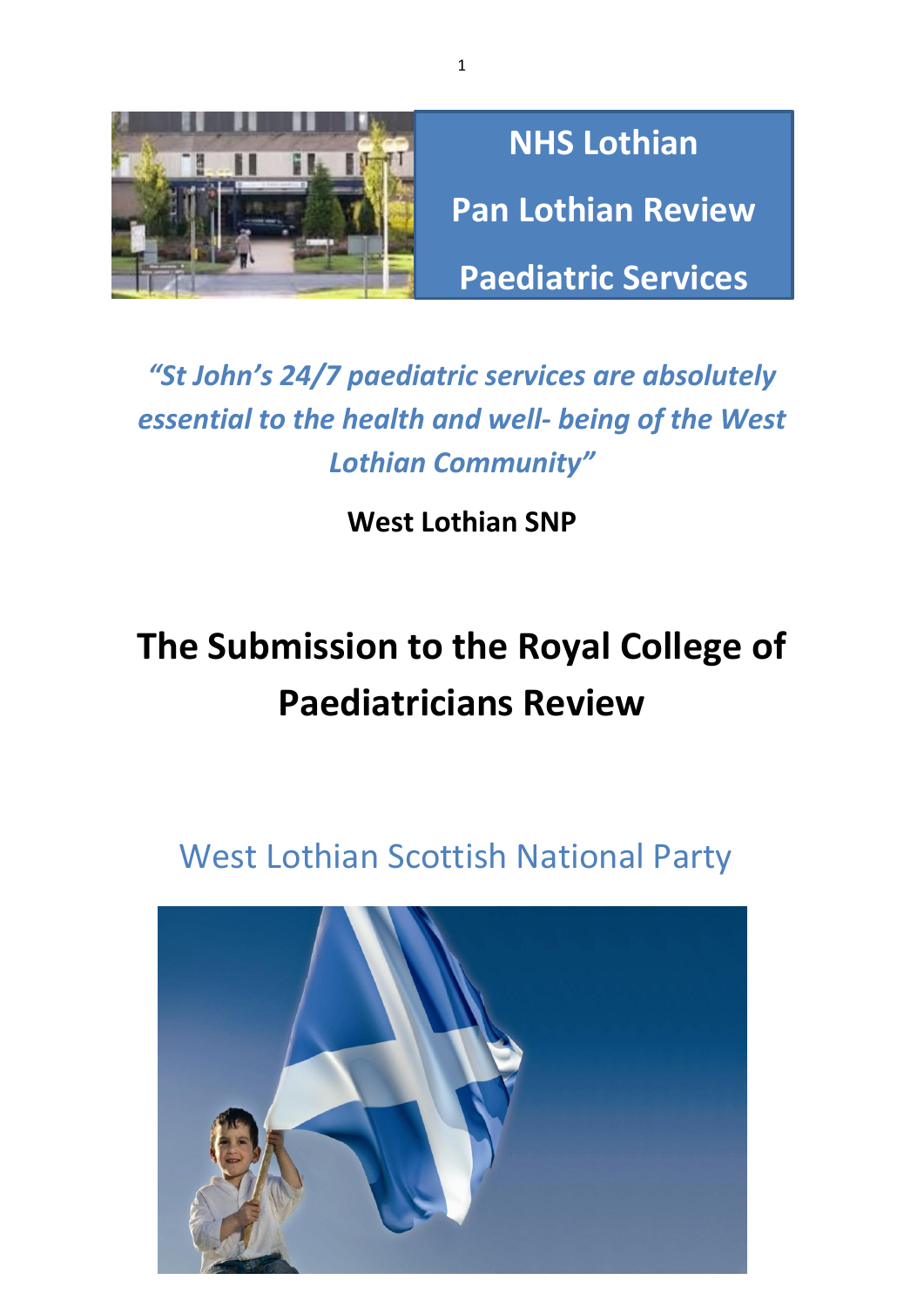**Contents**

**Introduction Page 3**

**Executive Summary Pages 4-6**

**Case Studies Pages 7-8**

**The West Lothian Community Pages 9-12**

**St John's Children's Services Pages 13-16**

**Appendix One Statistics - Population details , travel distances and times, areas of deprivation**

2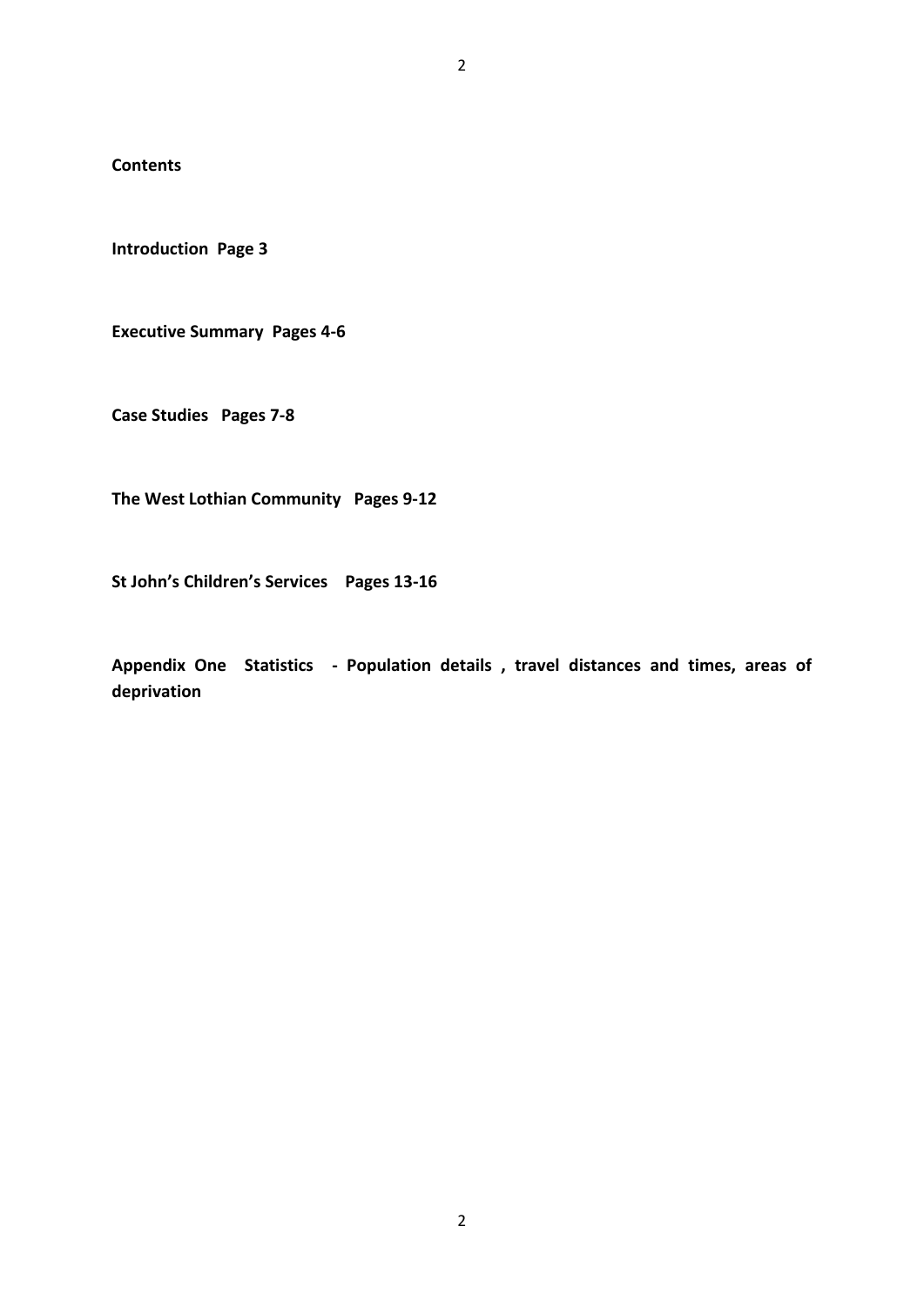#### *Introduction*

*As elected representatives serving the communities of West Lothian we contend that the provision of 24/7 paediatric services at St John's Hospital in Livingston is absolutely essential to the health and well- being of the West Lothian Community.*

*West Lothian, Scotland's 9th largest council area, is amongst the fastest growing communities in Scotland, and with 20% of our population under 15, we have one of the youngest populations in the country.*

*West Lothian also faces considerable challenges to more effectively tackle the health inequalities that blight our lives. Currently 2188 children live in areas identified as being within the most disadvantaged 15% in Scotland as measured by the Scottish Indices of Multiple Deprivation.*

*Children's services at St John's are easily accessible and deliver an excellent quality of care, underpinned by strong ties with our local GP's and community health services.*

*We contend that the further integration of children's services into the emerging West Lothian Health and Care Partnership and the resultant strengthening of our local community links is the best way to ensure the sustainable futur*e provision of best quality, local, 24/7 children's services for the benefit of our communities.





**Martyn Day Communist Communist Communist Communist Communist Communist Communist Communist Communist Communist Communist Communist Communist Communist Communist Communist Communist Communist Communist Communist Communist** 

**Linlithgow & East Falkirk Linlithgow**



Hannah Bardell **Cllr. Janet Campbell** Angela Constance **Livingston Council Group Almond Valley** 

**MP Health & Care MSP** 



 **MP MSP**

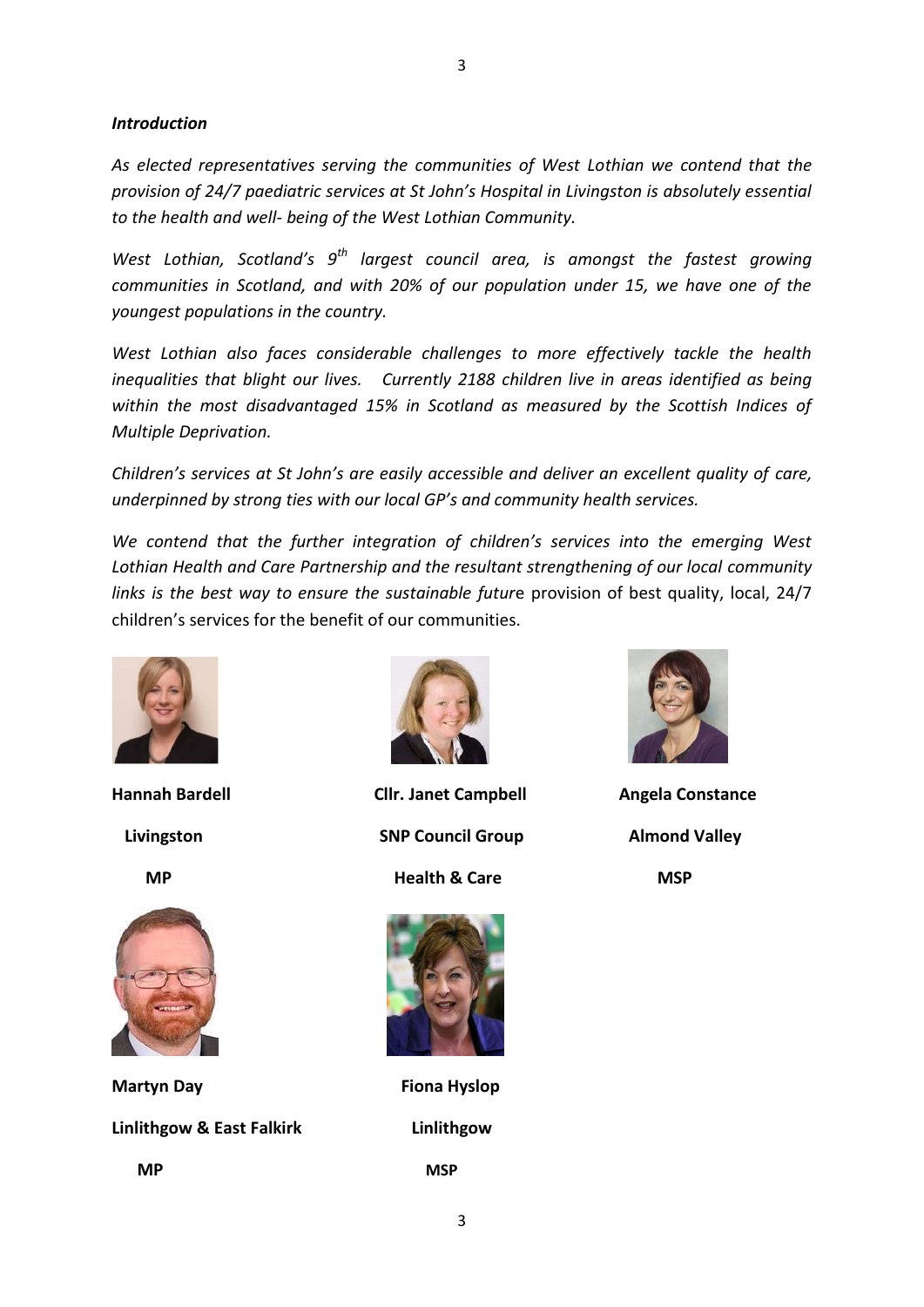#### **Executive Summary**

#### *1. West Lothian a Growing community*

West Lothian is the ninth largest local authority in Scotland with a current population of 177,150, with 35,064 children under 15 within our community, which at 20% is significantly above both the Lothian and Scotland average. Projections for the next decade show an 11% increase in our 0-15 population and confirm that West Lothian population growth continues to outpace most other areas of Scotland.

#### *2. St John's Easily Accessible Services*

No West Lothian community is more than 16 miles from St John's hospital, with the average distance being just 7 miles. No West Lothian community is more than 25 minutes by car from St John's with the average travelling time by car just 15 minutes. No West Lothian community faces a travel time by public transport in excess of 1 hour with the average bus journey time to St John's is just 32 minutes.

St John's Children's services are local and therefore easily accessible, highly responsive to the needs of our community and provide for a patient pathway that delivers an excellent quality of care and significantly better patient outcomes for local children than would ever be possible under different service delivery arrangements.

We would stress that families, particularly from the most deprived areas, who may have to allow their child to remain in hospital in Edinburgh, without visitors because they have other children at home, and who cannot be left as they have to attend school etc. would be seriously disadvantaged. This would be seriously detrimental to both the child in hospital and to the family unit.

There is also a considerable population of travelling families at different times of the year, within West Lothian. Particularly in terms of child community health, these families are very often among the "hard to reach population". We would contend that removing 24/7 paediatrics from West Lothian would impact heavily on the children from this community – their families can be reluctant to engage with health professionals at any time. Forcing these families to make a journey to Edinburgh will make it even less likely for them to engage and would be seriously detrimental to the well-being of such children.

#### *3. Joined Up Services to Tackle Health Inequalities*

We believe that the integration of acute services at St John's Hospital, including Children's services, into the West Lothian Health and Care Partnership is an essential step towards shifting the balance of care from acute hospital settings into our communities and to further developing the early intervention and preventative initiatives that are so fundamental to the effective tackling of health inequalities and to delivering better health outcomes for our community.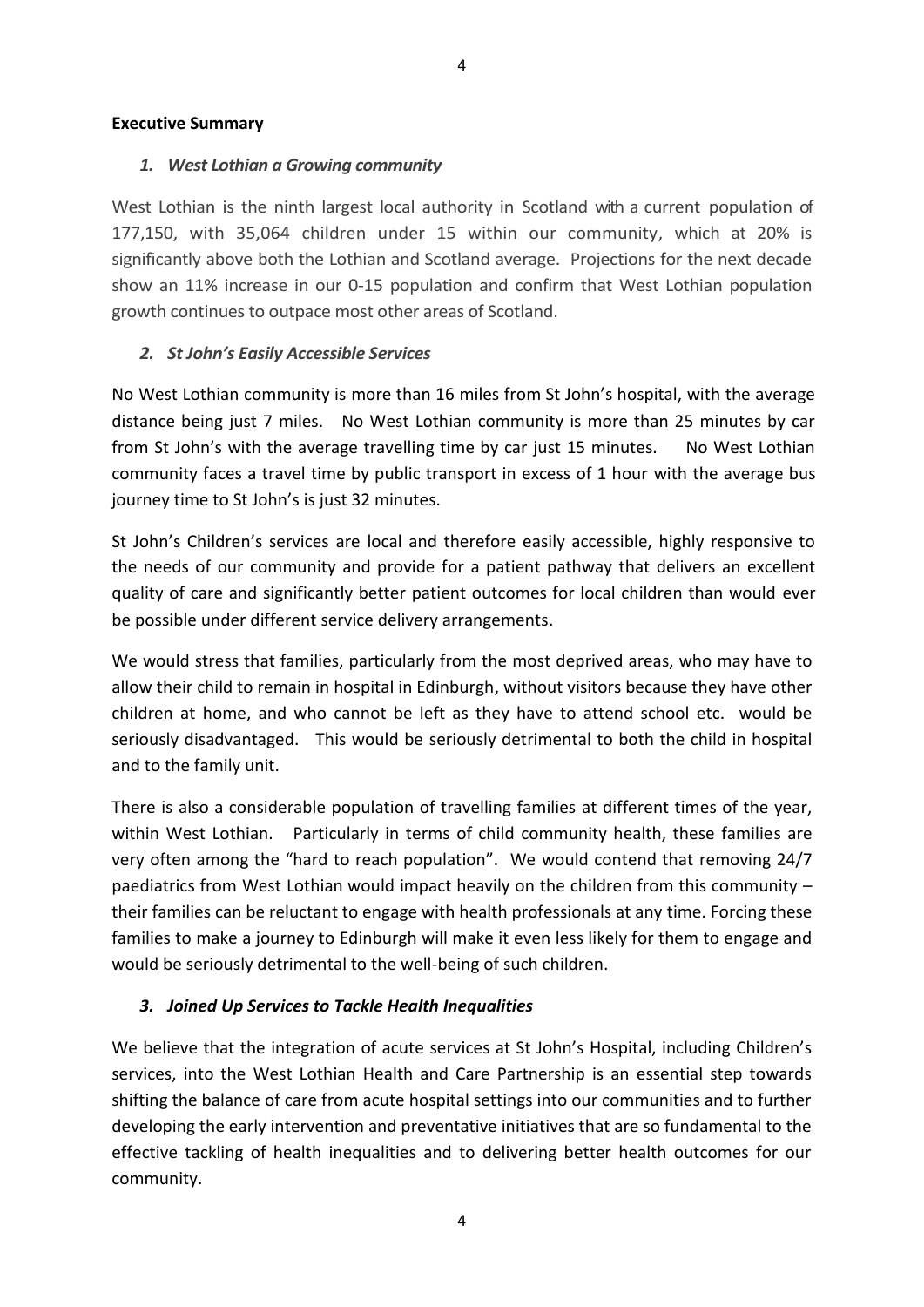We contend that St. John's Children's services have a vital role to play in delivering successful outcomes for the 20% of our population that is under 15, through the further strengthening of links with our hospital children's services, local GP's, community nurses and health visitors and that the delivery of such 'joined up services' is essential to the wellbeing of our community.

We believe this would mean that both the children's ward and Community Child Health services (CCHS) would become integrated and would view this as an opportunity to integrate the paediatricians who work for CCHS to play a supporting role in the paediatric team at St John's. We would also view this as the best opportunity we will have to better facilitate the recruitment and training of advanced paediatric nurse practitioners to work in these services in West Lothian

#### *Future Proofing of Rapid and Responsive Clinical Care and Discharge*

The ability of local GPs and Community Child Health Practitioners (CCHP) to admit a child to St John's provides both a better clinical outcome for the child and is more cost effective in the long run. Local GPs & CCHP will refer the child straight to the ward – child will be seen by a nurse, then by a paediatrician and either admitted if necessary or treated and sent straight home. If referred into Edinburgh, child will be admitted as a matter of course and may wait over 24 hours to see a paediatrician.

We would contend that the provision of 24/7 paediatric care at St John's is best placed to treat the child as part of a family unit. The family is apart for a shorter period of time and the need for either searching for child care (for other children) at extremely short notice or having to allow your child to be transported to hospital without a family member present is eliminated.

#### *4. Maternity Services*

The Special Care Baby Unit (SCBU) is supported by the paediatricians delivering the cover for the children's ward. In 2014 40% of all Lothian births took place at St John's Hospital and the paediatric services provide vital support for the Special Care Baby Unit. A lack of 24/7 paediatric cover would have a seriously detrimental impact on SCBU and the maternity services we are able to provide locally. This would result in mothers being transported to Edinburgh in the  $2^{nd}$  stage of labour and neo-natal transfers to the SCBU in Edinburgh increasing the risks for both mother and baby which should most certainly be avoided when at all possible. It would also mean West Lothian women, who would naturally choose to deliver at St John's being referred to the RIE instead putting increased pressure on these services.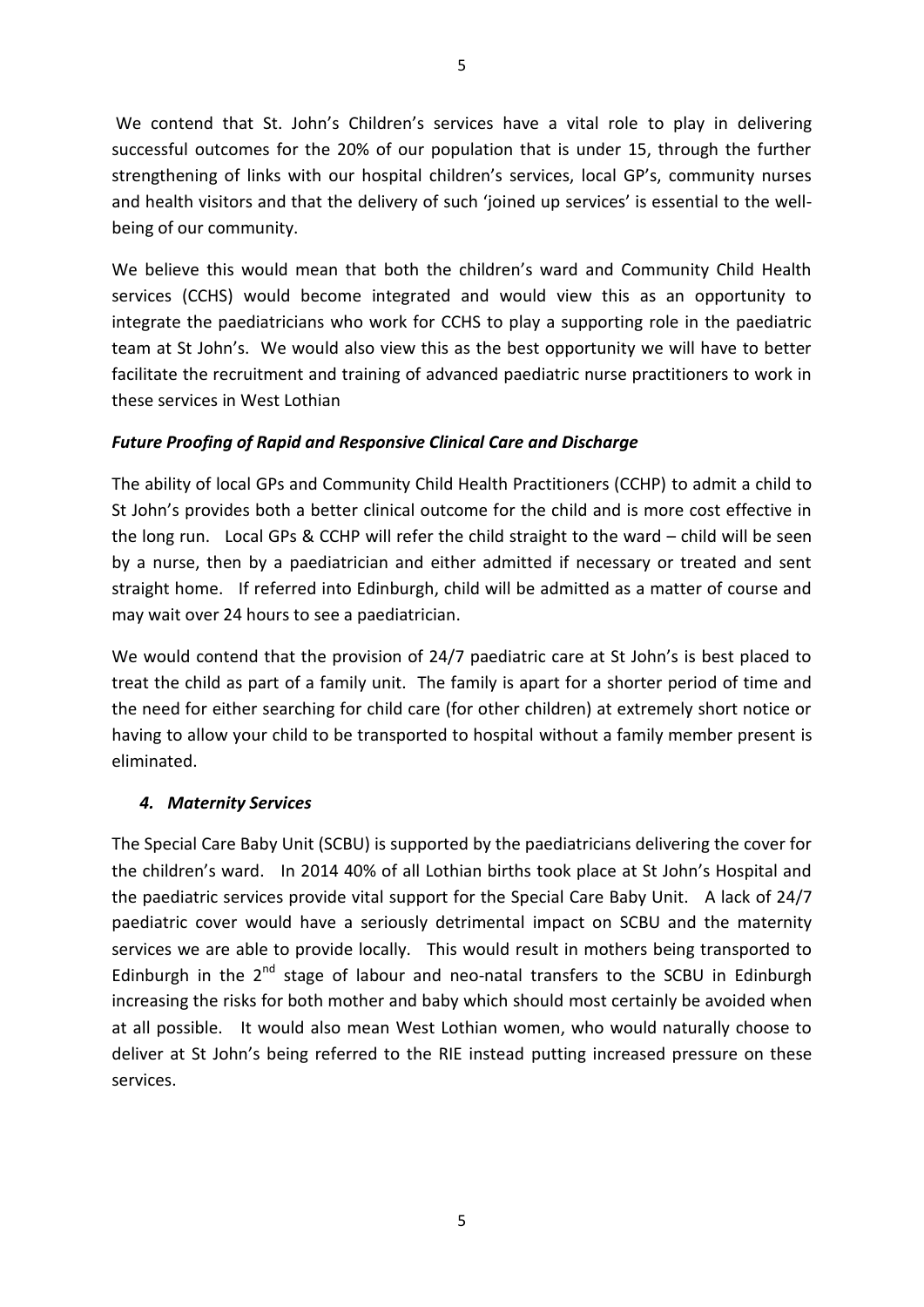We contend therefore that it is essential for St. John's 24/7 Children's services to be maintained and sustained. We believe that a service model that is so well regarded locally and so clearly delivers excellent quality of care and significantly better outcomes for West Lothian children, is a considerable asset and absolutely essential to West Lothian's ability to maintain our growth and to support our community to flourish.

In summary, therefore, we contend that anything less than 24/7 children's services at St John's;

- Would reduce the level and quality of service children and families in West Lothian receive and continue to expect to receive.
- Would necessitate expensive service redesign that would adversely impact upon the quality of service and the outcomes achieved for West Lothian's families.
- Would result in a loss of local knowledge and connection to communities and local workforce which would be harmful to all.
- Would seriously inhibit the necessary integration of children's health and social care services.
- Would increase health inequalities as a result of service accessibility.
- Would increase health inequalities as a result of the added cost burden on the disproportionately high number of disadvantaged families in West Lothian who would have to pay more to travel to and from Edinburgh.
- Would impact on the safety of children as their families become distanced from services and are potentially 'hard to reach'.
- Would be based on evidence of success that is counter to and undermines the collective political goal of keeping people out of hospital unless absolutely necessary.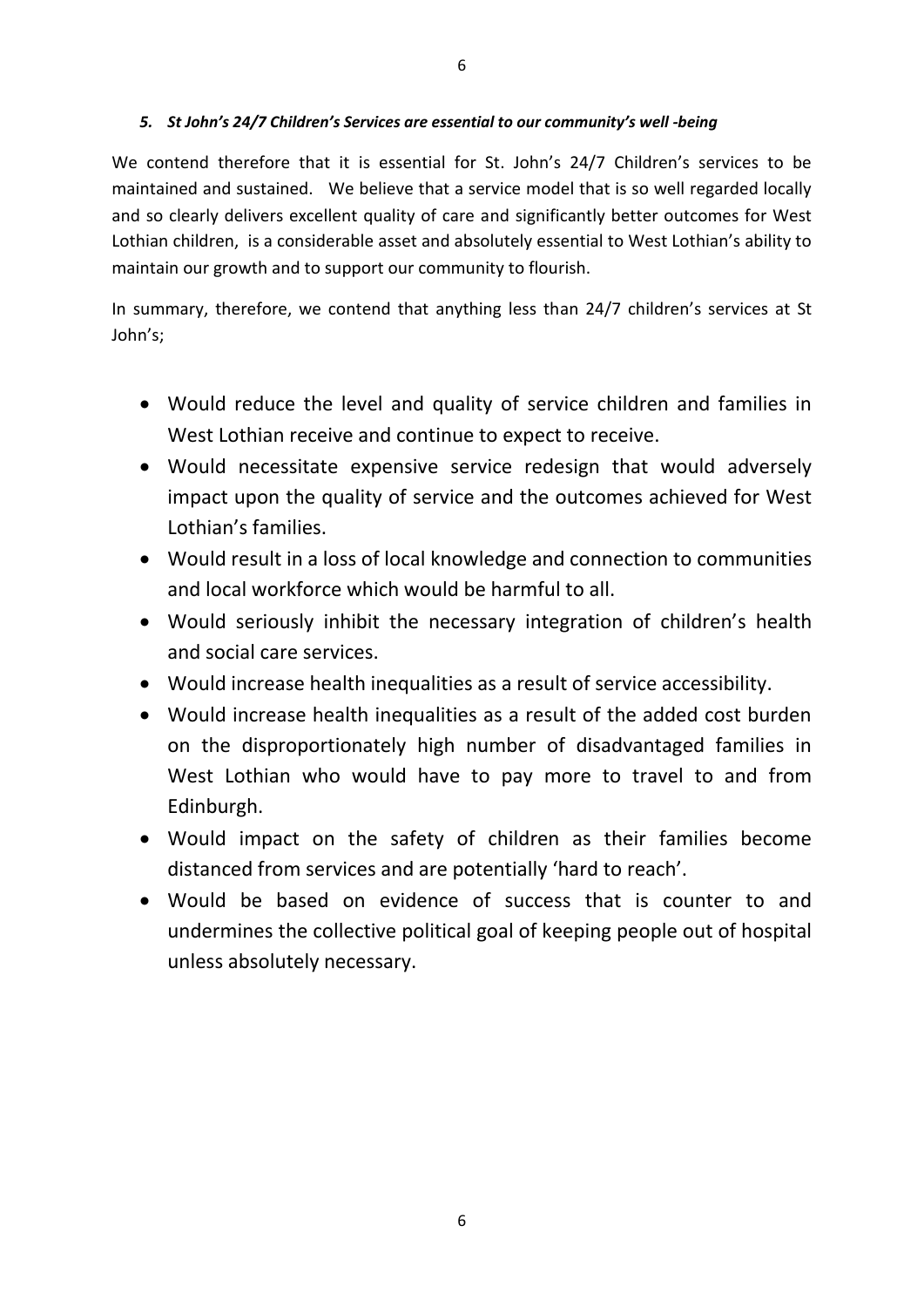#### **Case Studies**

#### *The following are real life case studies – some of many that could have been submittedwhich well illustrate the genuine benefit delivered through St Johns paediatric services*.

#### *Case Study One*

In July 2015 a parent of 8 children contacted me via e mail expressing concern over the temporary closure of the Children's Ward at St. John's.

Her daughter suffers from ulcerative colitis and has been admitted to both St. John's Hospital Children's Ward and the Royal Hospital for Sick Children in the past. She is in OPD every 2-3 months and has had 6 admissions covering periods from 5-6 nights up to 3 weeks. Her health deteriorates rapidly and she becomes sick very quickly. She has had scopes and scans carried out at the Royal Hospital.

When her daughter is admitted to the Royal Hospital for Sick Children it is difficult in the extreme for the family to operate as one  $-$  it involves the father staying with the daughter and the mother staying with their other children. In brief, distance prevents the whole family from offering the emotional support that she needs to speed her recovery and has a detrimental effect on the family unit.

The family has stated that from experience they have found the Children's Ward at St. John's much more welcoming and supportive than the Royal Hospital. The family feel that the staff they have encountered at St. John's Hospital are very approachable and supportive and the care is very much personalised. They conclude that St. John's Hospital Children's Ward provides a much more supportive experience to patient and family than the RHSC where they feel a very different attitude prevails.

#### *Case Study Two*

A daughter required specialist treatment for a rheumatic heart disease which meant she attended Yorkhill Hospital. She was transferred to the Children's Ward at St. John's Hospital for locally based recuperative care. The family have two other children and are Livingston residents. Her husband works in Edinburgh, her other two children attend school in Livingston and she is unable to take time off work to be with her daughter to the exclusion of her other two children.

Their daughter needed open heart surgery to repair a damaged mitral valve. This initial diagnosis was made at St John's Hospital, Livingston. She was admitted to Yorkhill in July 2015 and although the surgery went well, she developed a bleed during the operation that meant she was in ICU for some time. Following her return to the ward she developed endocarditis (an infection in the heart) and stayed in hospital for 11 weeks receiving treatment for this condition.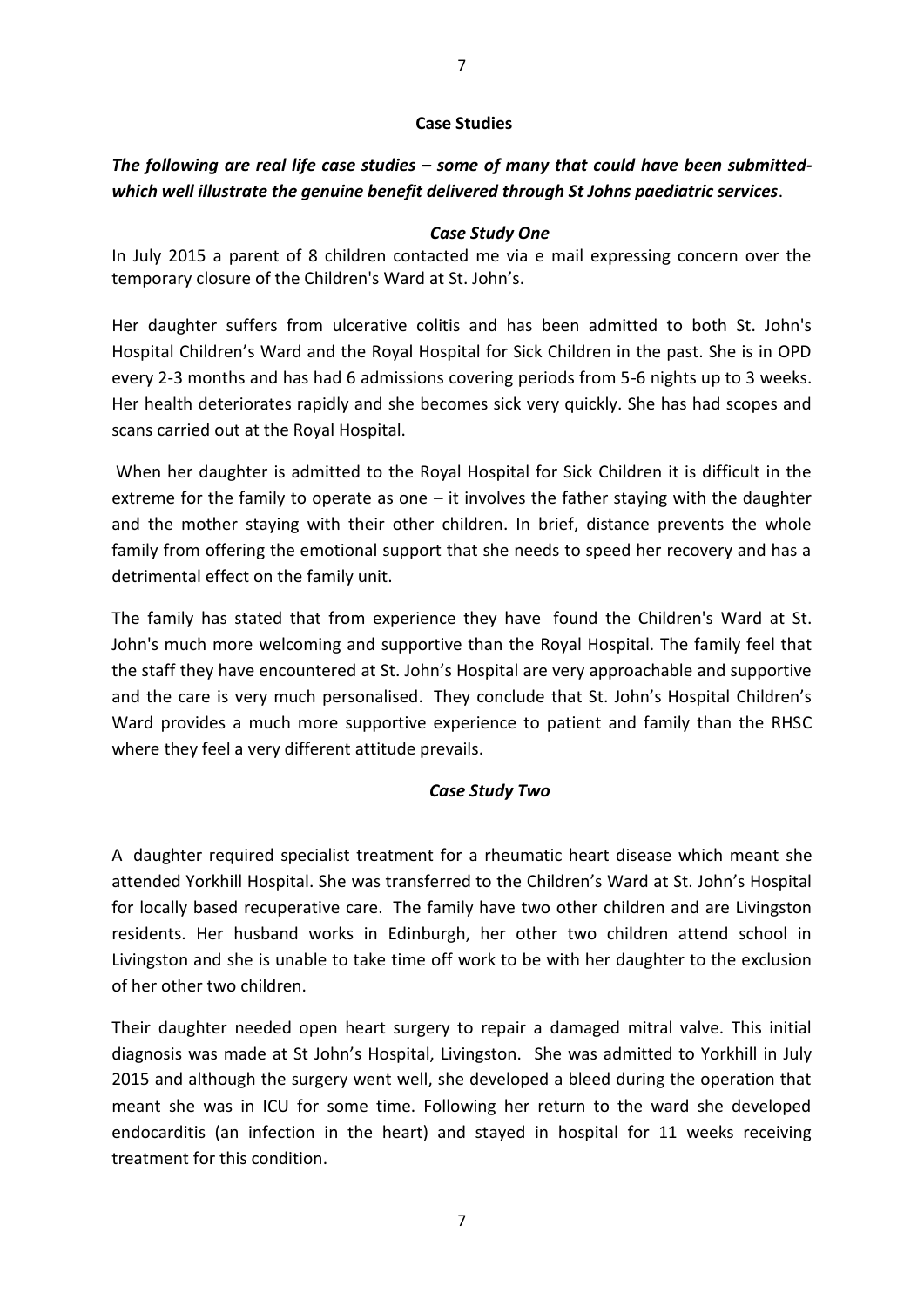In mid-August 2015 she was transferred to St John's Hospital Children's Ward in Livingston on the day that it re-opened allowing her to be nearer to home. Had the ward been open before then she may have been able to be transferred earlier and be closer to home for longer. She was eventually discharged in early September and monitored closely between the Royal Hospital for Sick Children, St John's Hospital and Glasgow children's hospitals.

On the 20th October she experienced a stroke while at home. She was subsequently readmitted to the Glasgow cardiac ward where it has been discovered that she still has the infection and she will remain an inpatient for at least another 3 months.

The family feel that they have been extremely lucky on both occasions to have secured a room in the Ronald McDonald service. The family speak highly of the care provided to their daughter and to themselves.

The problem that their daughter's treatment highlights is the extensive strain put on families who have a child being treated outside the locality and which is all pervasive, impacting not only their family life but on all other aspects of their lives as well. The emotional and financial stress is significant. Having their daughter relocated to St. John's Hospital Children's Ward reduced this pressure considerably.

In brief, whilst their daughter was being treated in Glasgow, the family travelled the M8 twice a day if not more. In effect they were maintaining two households and two completely separate lifestyles.

Their daughter's extended stay in Glasgow exhausted their financial reserves. They were spending an additional £150-£200 per week on travel and food so that the family could be together as a family as often as possible.

The relocation to Livingston for treatment gave them a much needed breathing space to enable them to reclaim their lives, recoup financially but more importantly allow them to provide the kind of support that their daughter needed. Relocation to Livingston was a positive stimulus to their daughter's recuperation. It highlights the need for maintaining the paediatric service in Livingston. If paediatrics is transferred from Livingston to another Lothian hospital, families such as this would have to contend with an excessively long period of time in which relocation would mean merely travelling to another distant hospital.

#### **Angela Constance MSP**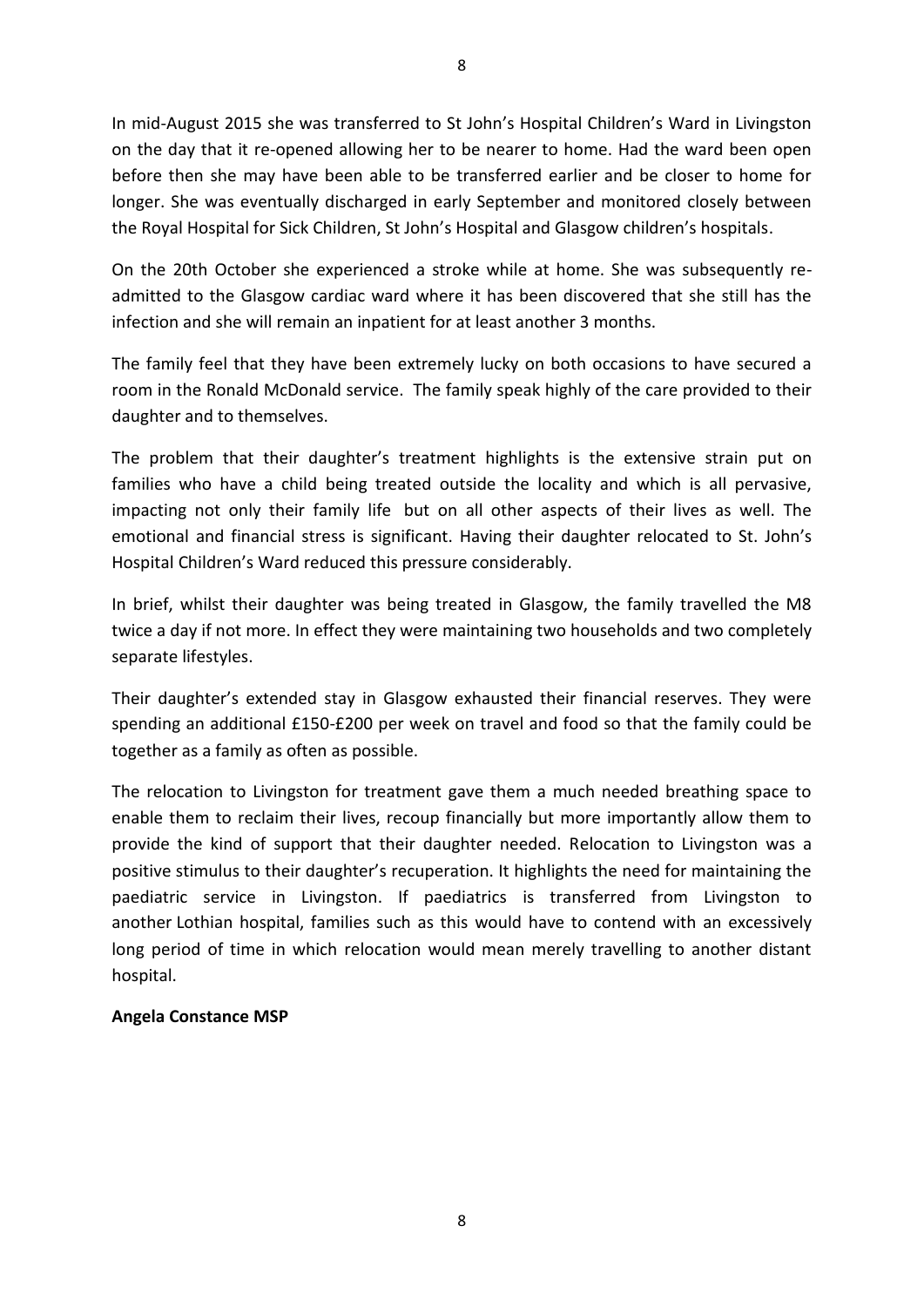#### *St John's 24/7 paediatric services are absolutely essential to the health and well- being of the West Lothian Community"*

#### *West Lothian - A Growing Community*

West Lothian is a mix of both urban and small rural communities with a diverse mix of social and economic backgrounds. Thisincludes some large towns such as Whitburn and Linlithgow, with some such as Livingston and Bathgate that have experienced significant growth in recent years, and also a number of smaller communities in traditional ex-mining villages.

West Lothian has undergone significant change in the last ten years in demography, physical environment and its economy. Two thirds of West Lothian's 428km2 is predominantly used for agriculture, with a tenth taken up by urban development. In the east-central band is a large shale oil field, whilst the area in the west is dominated by Scotland's central coalfield.

West Lothian is the ninth largest local authority in Scotland with a current population of 177,150, with 35,064 children under 15 within our community. We are amongst the fastest growing areas in Scotland, with the continued population growth now driven more by the 'natural change' rate (more births than deaths in West Lothian), which reflects our growing younger population, which at 20% is significantly above both the Lothian and Scotland average. Projections for the next decade show an 11% increase in our 0-15 population and confirm that West Lothian population growth continues to outpace most other areas of Scotland.

Thousands of new build houses are already planned for Livingston, East Calder, Winchburgh and Armadale and more will be added to this list. It is anticipated that this will attract a very large number of additional families with young children.

West Lothian provides for our growing younger population with;

- 66 primary schools
- 11 secondary schools
- 12 nurseries and early years centres
- $\bullet$  5 special schools
- 4 Partnership centres providing a wide range of public services including health and care services
- 11 libraries, 3 arts venues and 45 community facilities (halls, centres, community wings and youth project accommodation)
- 3 country parks, 111 parks and 34 sports pavilions
- 24 GP practices
- St John's Hospital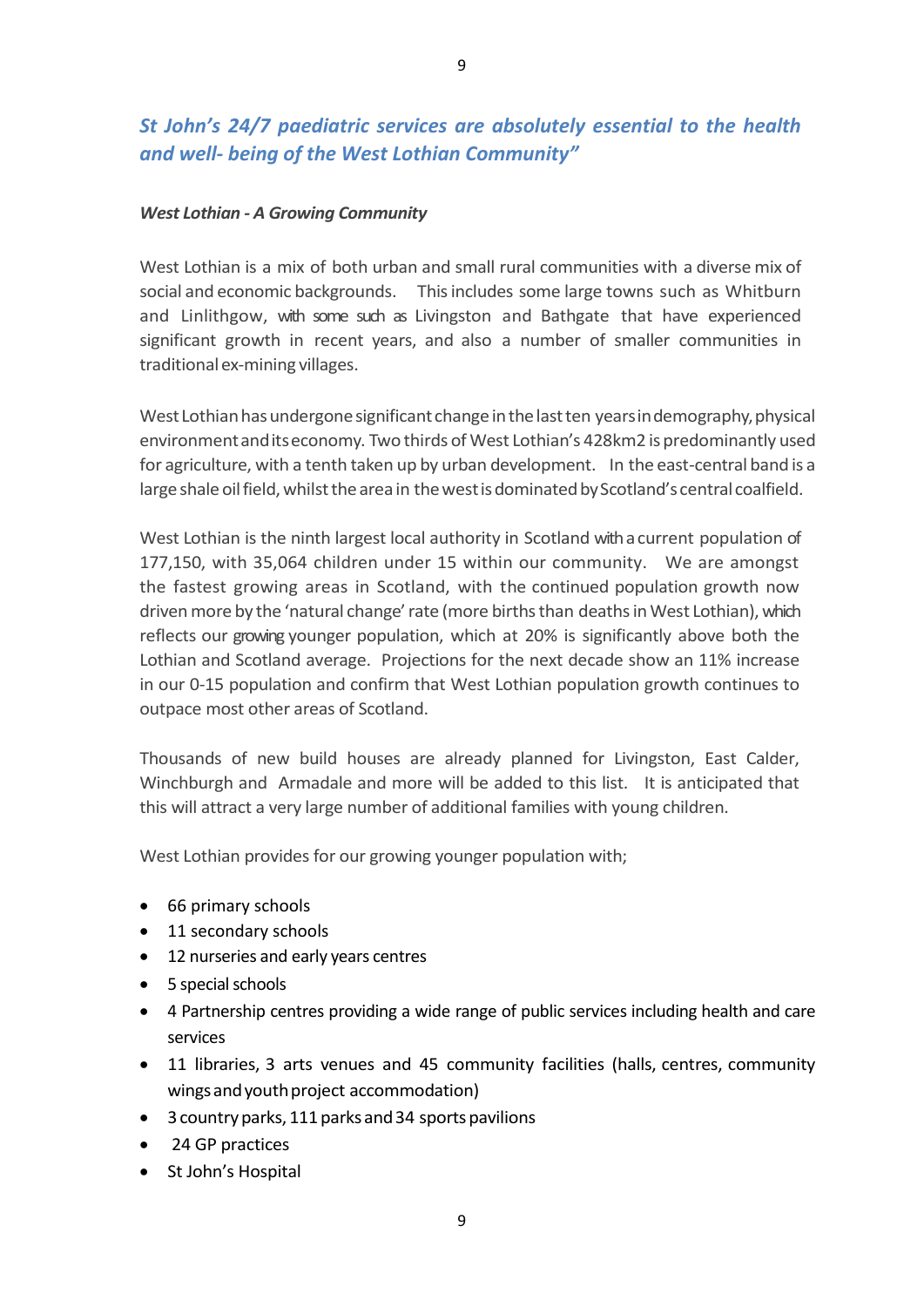West Lothian has pockets of serious deprivation within areas of Livingston and Bathgate and in communities to the west including Addiewell, Armadale, Stoneyburn and Whitburn with some 10,354 residents, including 2,188 children under 15, living in areas recognized as being within the 15% most deprived areas of Scotland. Indeed an indicator of the considerable health inequalities West Lothian is seeking to tackle is that adult male life expectancy varies significantly downwards in these areas, with a male child born in Whitburn projected to live 10 years less that a child born in our more affluent areas just 10 miles away.

We very much value local service provision and recognise that improving access to health services across our communities is fundamental to successfully tackling the serious health inequalities which are endemic within these communities.

#### *West Lothian – Joined Up Services*

West Lothian therefore has been at the forefront of the development of local "partnership centres" to facilitate the delivery of a range of public services to our communities. For example, the Fauldhouse Partnership Centre, serving the 5000 strong ex mining village of Fauldhouse hosts sports and leisure facilities, a library, community meeting rooms but also 2 GP practices, a pharmacy and a dental practice – the first dental practice ever within the village.

Further provision of partnership centres is planned with Blackburn, East Calder and Linlithgow already in the pipeline as we strive to improve local access to our vital public services and the West Lothian Health & Care Partnership will be at the forefront of our drive to shift the balance of care into locally accessible community facilities as we strive to deliver better outcomes across our diverse range of communities.

#### *St John's – Easily accessible to our communities*

Services at St John's however will still continue to play a critical role within West Lothian and will remain absolutely essential to the well-being of our community. The maternity unit at St John's, for example, delivered 2745 births in 2014 - some 40% of all births in Lothian that year.

It is important to note that no West Lothian community is more than 16 miles from St John's hospital, with the average distance being just 7 miles. No West Lothian community is more than 25 minutes by car from St John's with the average travelling time by car just 15 minutes. The hospital is also served through an extensive local bus network. No West Lothian community faces a travel time by public transport in excess of 1 hour and the average bus journey time is just 32 minutes.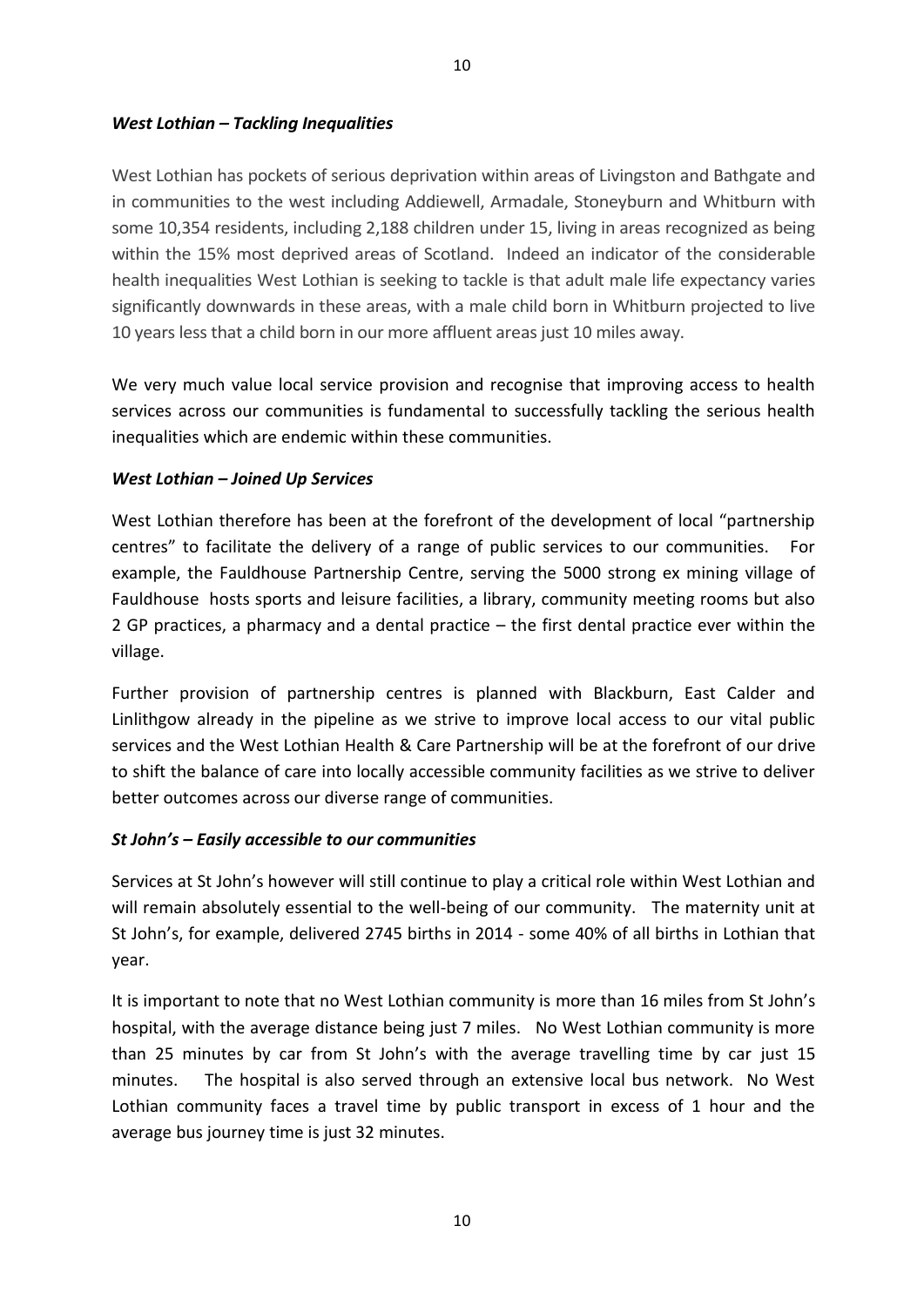#### *West Lothian – Prime Location but….*

West Lothian is located in the central belt of Scotland, bordered by seven neighbouring authorities. West Lothian is less than 30 miles from the country's two largest cities; Edinburgh and Glasgow and although served by excellent rail links to the centre of both cities has, unfortunately, significant congestion issues at peak times with road transportation links. So, between the hours of 7am and 9.30am and 3.30pm and 6.30 pm road access to Edinburgh and to the Royal Infirmary site at Little France, via the Edinburgh City Bypass, is exceptionally difficult.

11

In stark contrast to travel times to St John's the average distance from West Lothian to Little France is 25 miles – almost 4 times the average to St John's – with some 15 West Lothian communities being above this average and 4 communities facing distances of 30 miles and above. The average journey time by car from West Lothian to Little France is measured at 39 minutes. It is important to note that at peak times, accounting for some 23% of the day, these average journey times can easily be doubled. It is also important to note that many of the most deprived areas of West Lothian, the areas with the lowest car ownership ( 2011 figures indicate 43% with no car) and so the most dependent upon public transport, are in the west of West Lothian and so the furthest from Little France.

Examples of such travel times include;

- Addiewell to Little France by bus.
	- Service 36 hourly or service 800 every 30 minutes to St John's and then change to service 40/X40 which is hourly with the last bus at 18.00hrs. The journey time alone is estimated at 1hr 25mins.
- Armadale to Little France by bus. Service 21 or service 800 both every 30 minutes to St John's and then change to service 40/X40 which is hourly with the last bus at 18.00hrs. The journey time alone is estimated at 1hr 45mins.
- Whitburn to Little France by bus Service 22 every 30 minutes to St John's and then change to the service 40/X 40 which is hourly with the last bus at 18.00hrs. The journey time alone is estimated at 1hr 55mins.
- After 18.00hrs there is no direct bus service from West Lothian to Little France so travel options are significantly reduced.
- Taxi from Addiewell to Little France ................single £42.00 return £84.00
- Taxi from Fauldhouse to Little France .............single £46.00 return £92.00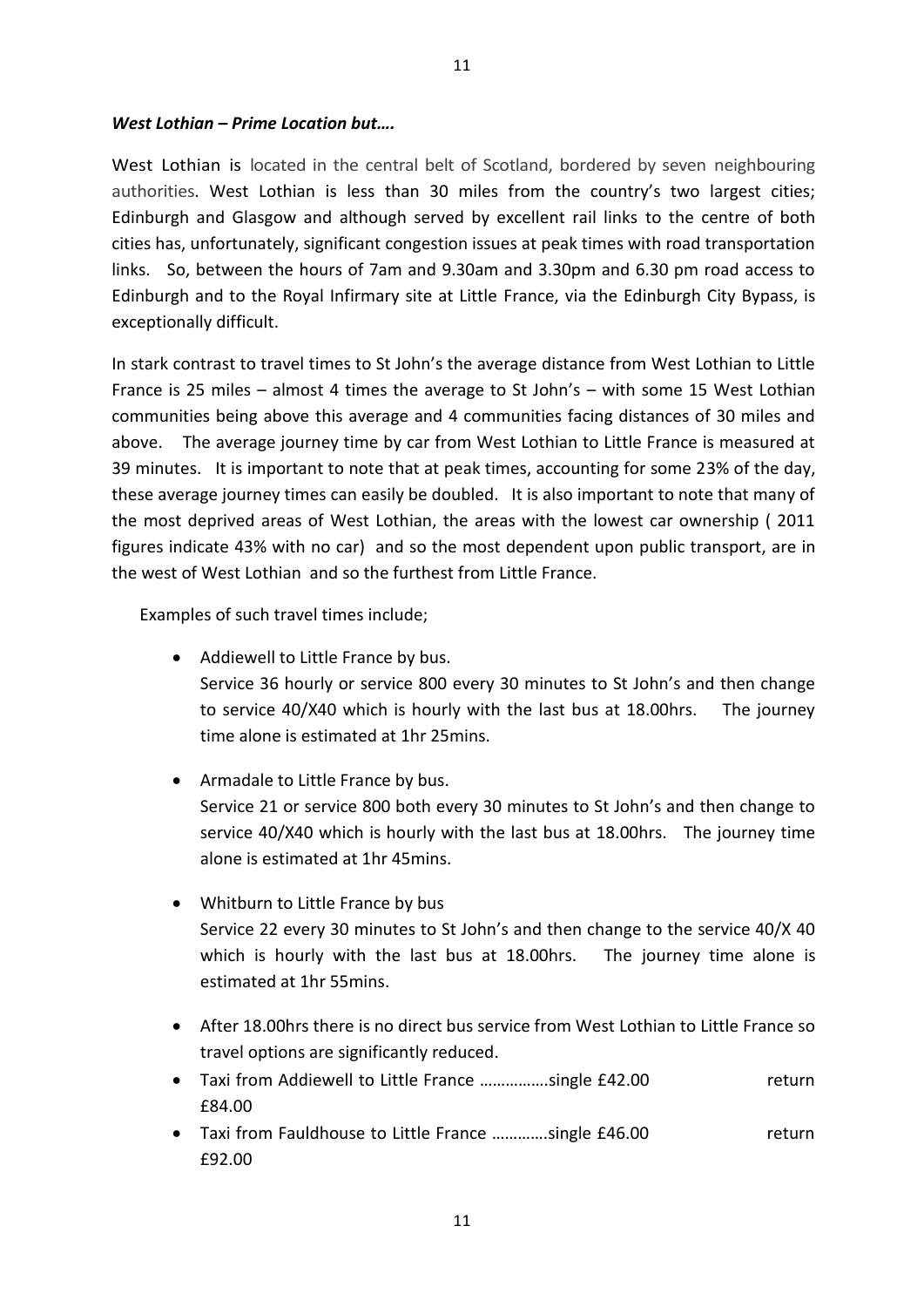It must be stressed that for many, the costs involved in travelling by bus from West Lothian to Little France will be difficult to afford on a regular basis, for example to visit a child in hospital. The time required to make such journeys would also make visiting extremely difficult and stressful. The costs for even a single taxi journey are simply unaffordable.

A major concern therefore in respect of these travelling times and costs is the likely detrimental impact these would have on the accessibility of health services and in particular the accessibility for those from our most deprived areas to vital health services and the similarly detrimental impact on efforts to reduce health inequalities and to deliver better health outcomes for those amongst the most vulnerable in our community.

#### *St John's 24/7 paediatric services - absolutely essential to the health and well- being of our Community*

We would contend therefore that the provision of locally based children's services at St John's is absolutely essential to the continued well-being of the West Lothian Community. West Lothian has the highest % in Lothian of 0-15 year olds within our population at 20%, compared with just 15% for Edinburgh.

St John's provides easily accessible services to the West Lothian Community in stark contrast to the significant difficulties in accessing services from Little France - with the most deprived individuals in West Lothian being particularly badly affected by a requirement to access services there.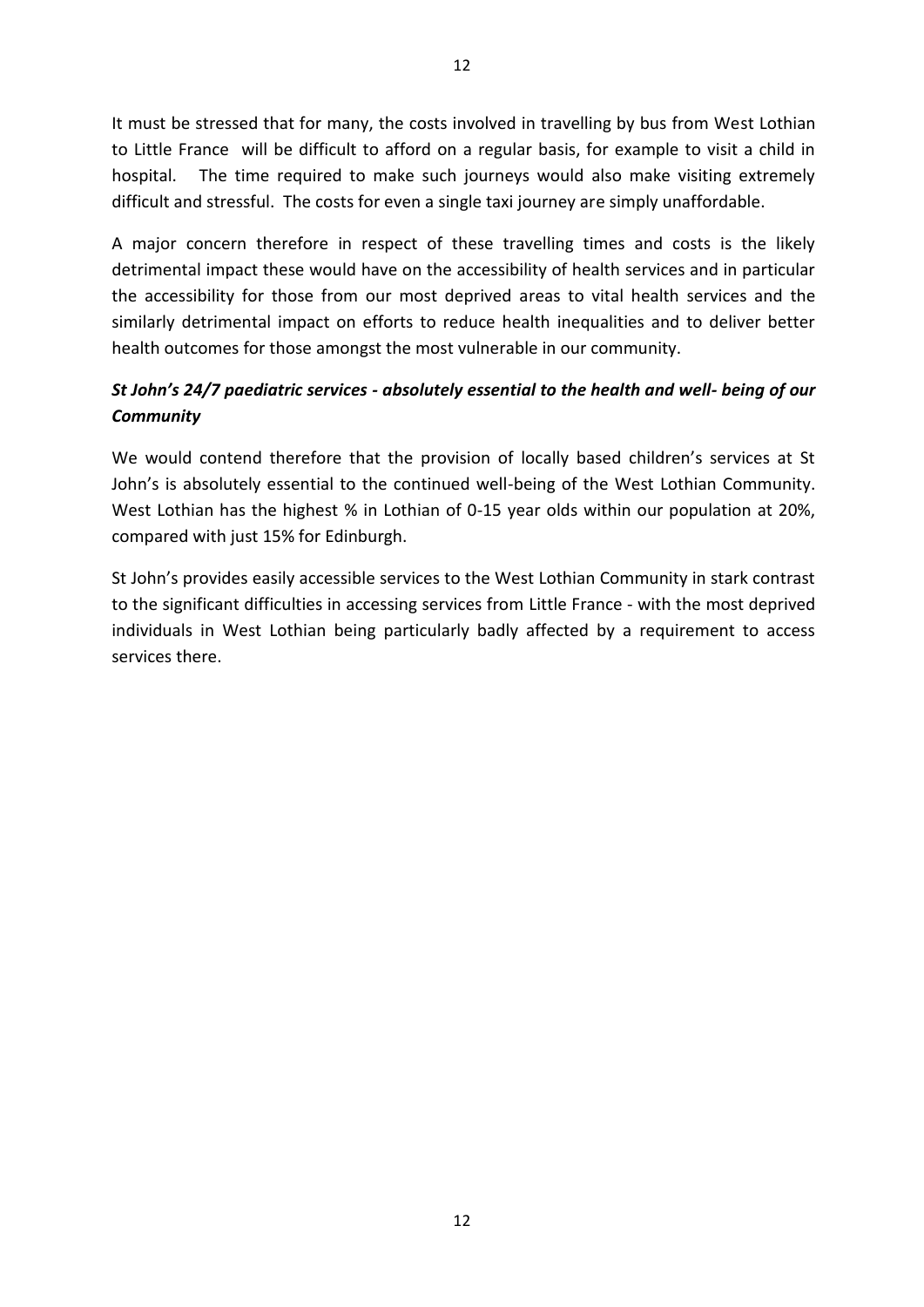#### *"St John's 24/7 paediatric services are absolutely essential to the health and well- being of the West Lothian Community."*

#### *St John's Children's Services – essential for our community*

We contend that St John's 24/7 children's services are an absolutely essential part of the health and care provision for West Lothian.

St John's Children's services are local and therefore easily accessible, highly responsive to the needs of our community and provide for a patient pathway that delivers an excellent quality of care and significantly better patient outcomes for local children than would ever be possible under different service delivery arrangements.

#### *St John's Children's Services – easily accessible, with strong local connections*

There is no community in West Lothian more than 30 minutes by car from St John's hospital and with the hospital also served through an extensive local bus network, no community faces a travel time by public transport in excess of 1 hour.

Local GP's have excellent working relationships and strong professional links with the St John's service and are readily able to access Consultant Paediatricians and middle grade Doctors when seeking advice in respect of how best their patient's needs can be met.

Out of hours, the St John's Children's services provide open access and for parents to be able to walk into St John's where their children can be quickly seen and assessed by middle grade doctors and a consultant and appropriate treatment planned and speedily implemented with pressure upon A&E services significantly lessened.

#### *St John's Children's Services-appropriate assessment, treatment and discharge*

Local provision allows for West Lothian children to be assessed, treated and, where appropriate, referred onwards or discharged home with a care plan – agreed with their GP and supported by community nurses and health visitors- in place, instead of having to be admitted to hospital for unnecessary, stressful and expensive overnight stays.

St John's Children's services provide a model of care which delivers quicker and more appropriate assessment and treatment with significantly shorter hospital bed stays for patients and so significantly better outcomes for the children they care for.

It is a concern that the typical NHS Lothian patient statistics are gathered by measuring patients who are in a hospital bed at noon and midnight as this measure completely fails to take account of the reality of the care provided by the St John's children's services and provides a false measure of the level of activity within the service.

Indeed we would contend that a service that delivers, as St John's Children's service does, quicker and more appropriate assessment and treatment and considerably shorter hospital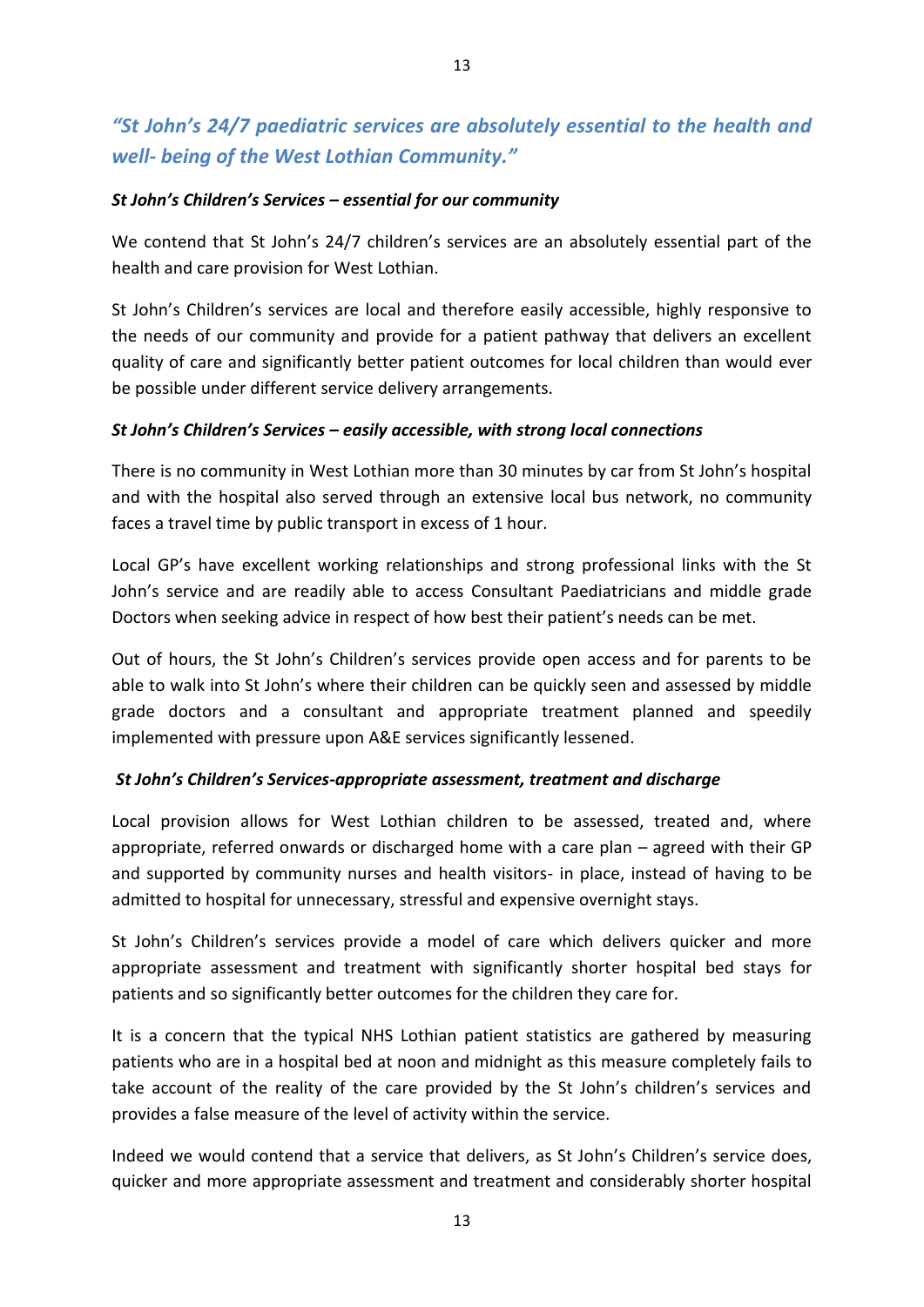stays for patients should be commended for this and not subject to claims of low activity levels on the back of a wholly inappropriate measurement tool.

#### *St John's Children's Services-strong local links underpinning excellent care*

St John's Children's services expertly and timeously provide for local children. Local GP's can see a child at their surgeries, discuss with St John's staff how best their patient should be treated and the child can then, if required, be seen and assessed at St John's within the hour. With GP's surgeries typically being held across West Lothian in the mornings and again late afternoon, 24/7 St John's children's services are essential to ensure that West Lothian children can actually access locally the health services they require.

Local 24/7 provision of Children's Services means West Lothian children have excellent quality of care available to them when they most need it and where they are best able to access it.

Local 24/7 provision of Children's Services means West Lothian children's medical needs can be responded to most appropriately and ensures the delivery an excellent quality of care and the best possible health outcomes for local children.

#### *St John's Children's Services- supporting essential maternity provision.*

Local 24/7 provision of Children's Services means the current support provided to St. John's maternity services which deliver circa 2700 births each year, compared to 6830 in Edinburgh (2014 figures) and to the Special Baby Care Unit would be maintained as this vital support is, of course, provided through the staff simultaneously delivering children's services.

It is not clear how the SCBU at the Simpsons Centre for Reproductive Health would be able to cope effectively with the additional cots required should 24/7 paediatric cover at St John's hospital be withdrawn.

As sustaining local maternity services, which deliver some 40% of all Lothian's births, is universally agreed to be absolutely essential to the provision of pan Lothian maternity services, and the consultant input to this service is provided simultaneously with support for 24/7 children's servicers at St John's, we would contend that it must also be essential to sustain local 24/7 children's services.

#### *St John's Children's Services- no acceptable alternatives*

The alternative of forcing West Lothian children to bypass St John's Hospital and to be transported to Little France is totally unacceptable as this would seriously jeopardise the ability of many to access their health services, to receive the same quality of care currently provided locally and for their health needs to be adequately met. Indeed such a service redesign would inevitably put impossible demands on patient transport services, which are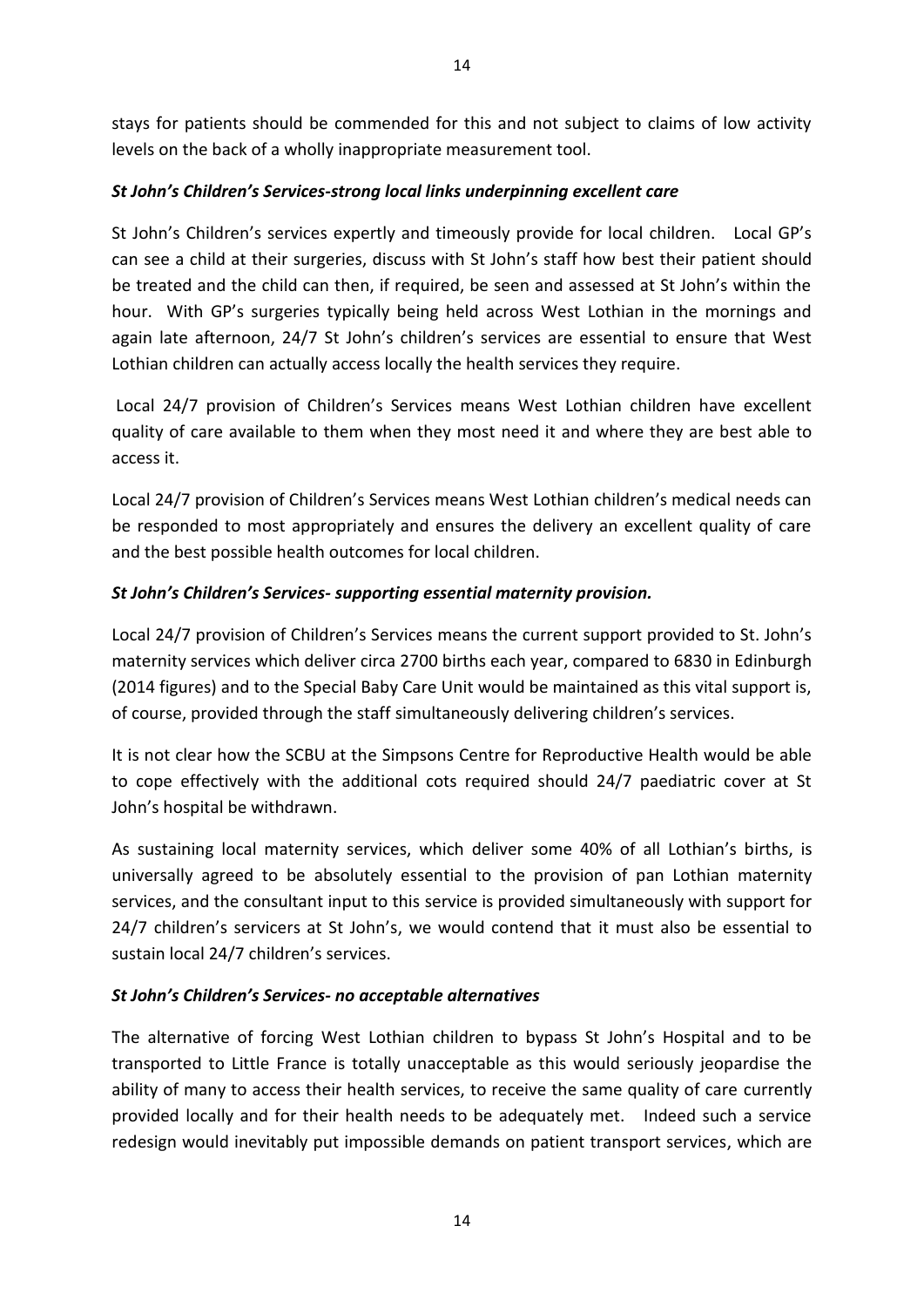already under considerable stress, and on paediatric provision and beds within the new Sick Kids Hospital.

#### *St John's Children's Services – a future proof service model*

The opportunities created by the integration of health and social care in Scotland and the creation of the West Lothian Health and Care Partnership provides scope to further develop integrated West Lothian children's services.

It is a matter of considerable regret that currently children's services sit outside the West Lothian Health and Care Partnership. This is a matter that a change in the political control of West Lothian Council will look to address as a key priority in 2017.

We believe that the integration of acute services at St John's Hospital, including Children's services, into the West Lothian Health and Care Partnership is an essential step towards shifting the balance of care from acute hospital settings into our communities and to further developing the early intervention and preventative initiatives that are so fundamental to the effective tackling of health inequalities and to delivering better health outcomes for our communities.

We contend that St. John's Children's services have a vital role to play in delivering successful outcomes for the 20% of our population that is under 15, through the further strengthening of links with our hospital children's services, local GP's, community nurses and health visitors and that the delivery of such 'joined up services' is essential to the well- being of our community.

The ability of local GPs and Community Child Health Practitioners (CCHP) to admit a child to St John's provides both a better clinical outcome for the child and is more cost effective in the long run. Local GPs & CCHP will refer the child straight to the ward – child will be seen by a nurse, then by a paediatrician and either admitted if necessary or treated and sent straight home. If referred into Edinburgh, child will be admitted, as a matter of course, and regularly will wait over 24 hours to see a paediatrician.

We would contend that the provision of 24/7 paediatric care at St John's is best placed to treat the child as part of a family unit. The family is apart for a shorter period of time and the need for either searching for child care (for other children) at extremely short notice or having to allow your child to be transported to hospital without a family member present is eliminated.

We contend that a staffing model that promotes better use of nurse practitioners, and indeed Advanced Nurse Practitioners, to work along with middle grade and consultant paediatricians offers the best option for ensuring the safe and sustainable 24/7 local service we require.

We contend that St. John's offers an exceptionally good environment for the training of junior doctors and that an urgent review of the current bizarre situation where junior doctors are sent to locations in Fife and the Scottish Borders, but not allowed to be placed in West Lothian, takes place.

We believe that decisions not to send junior doctors for training to St John's are indeed not based on the quality of training available at St. Johns but rather on calculations on how best to sustain services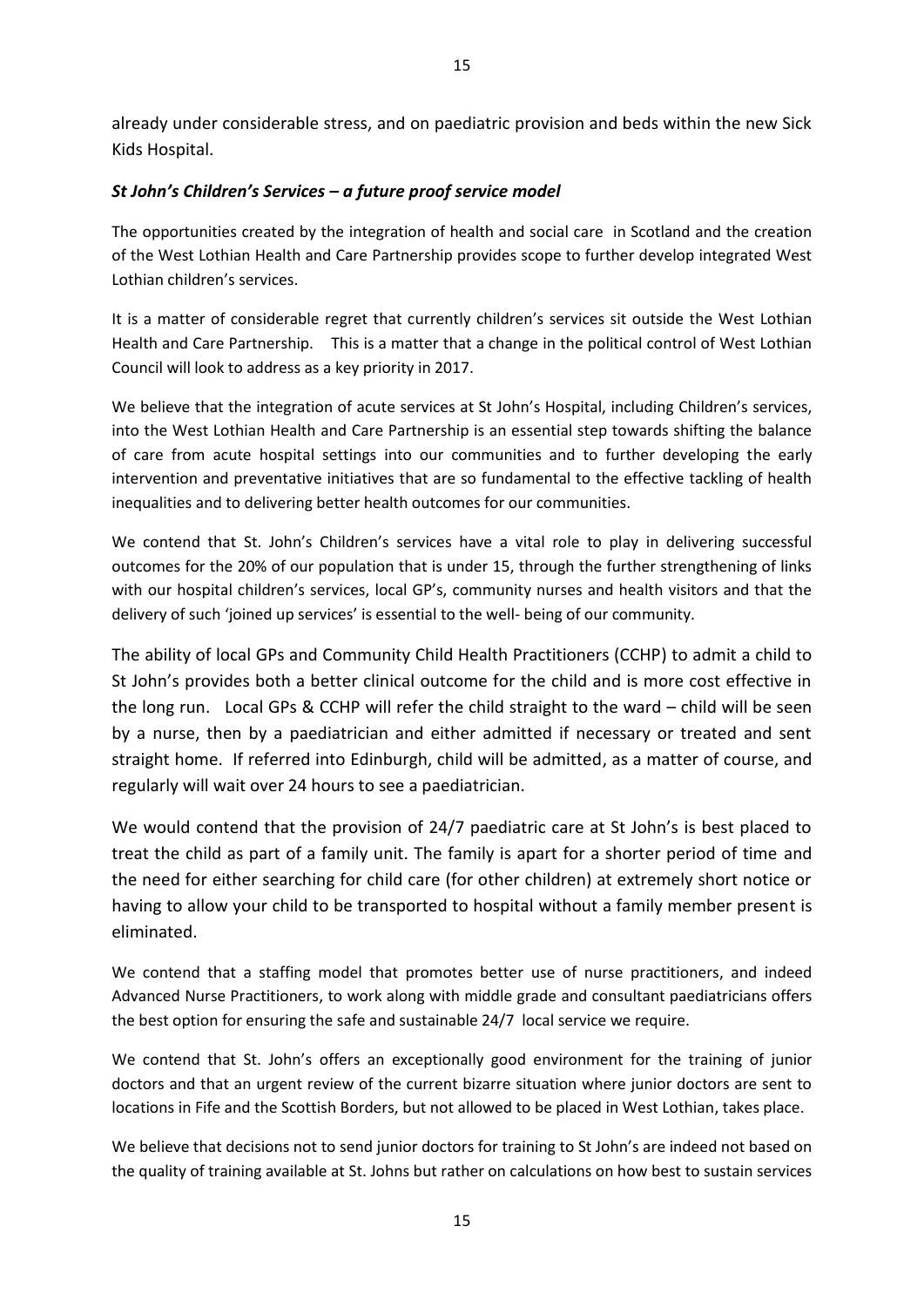in Fife and the Borders and on travel distances to Edinburgh from such locations. We do not consider it reasonable for West Lothian services to be considered expendable on such criteria and contend that junior doctors must again be allowed to come to St. John's.

#### *St John's Children's Services – essential for the well-being of our community.*

We contend therefore that it is essential for St. John's 24/7 Children's services to be maintained and sustained. We believe that a service model that is so well regarded locally and so clearly delivers excellent quality of care and significantly better outcomes for West Lothian children, is a considerable asset and absolutely essential to West Lothian's ability to maintain our growth and to support our community to flourish.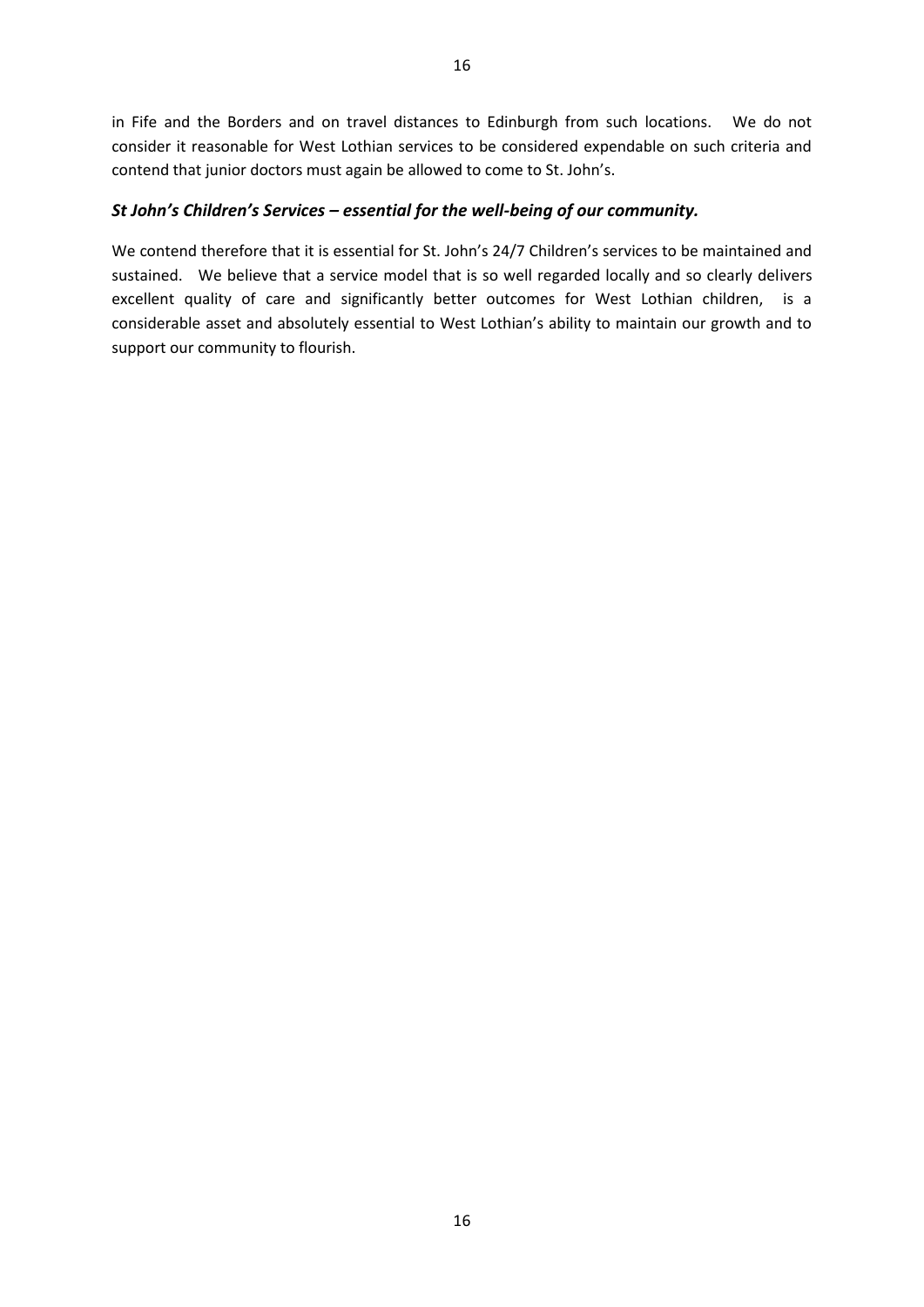**Appendix One**

**Population statistics**

**Travel Distances and times**

**Areas of Deprivation**

Figures provided by WestLothian Council

17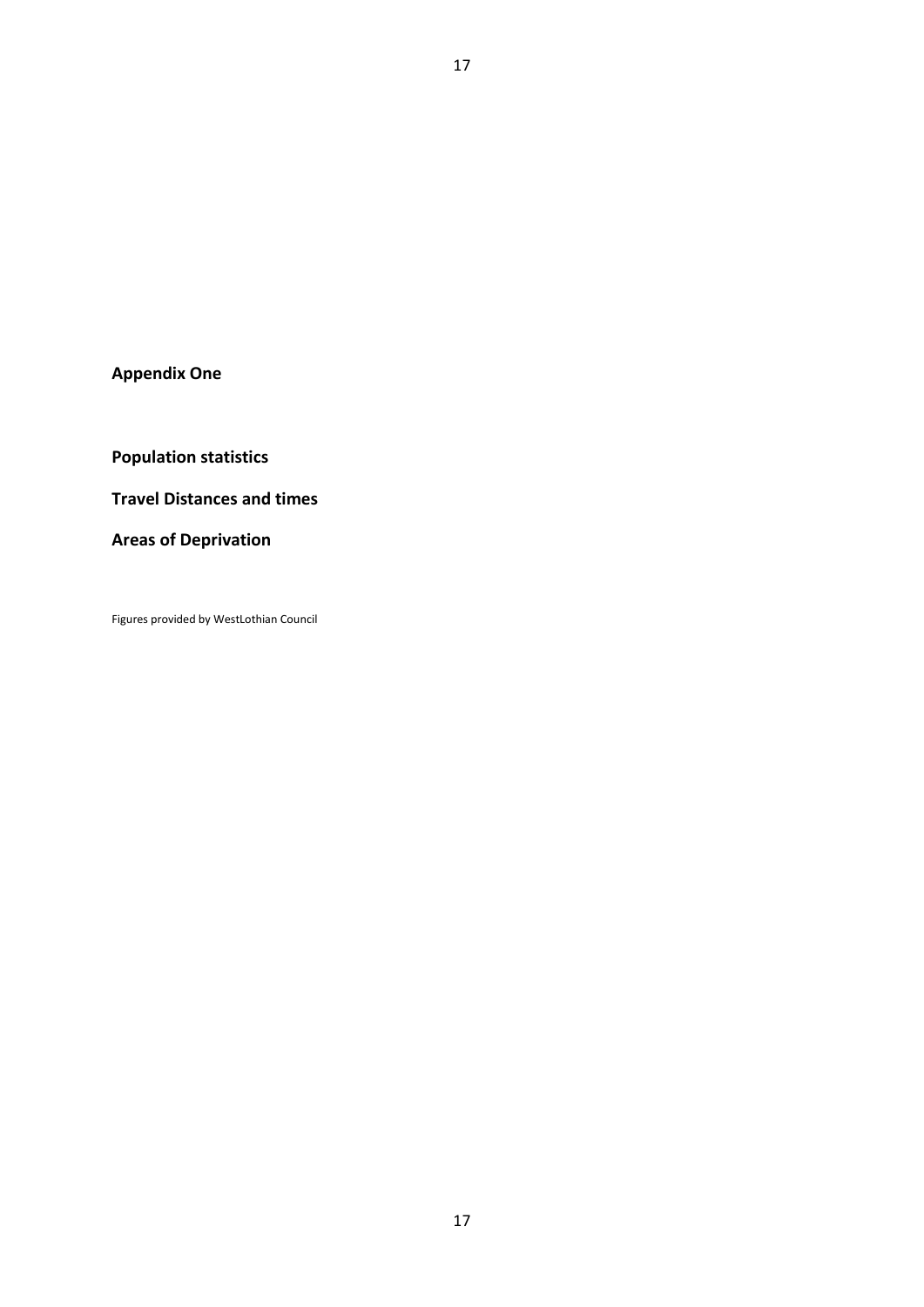|                                    | Total   | $0 - 15$ |
|------------------------------------|---------|----------|
| <b>WEST LOTHIAN</b>                | 177.150 | 35,064   |
|                                    |         |          |
| <b>Deprivation</b>                 | Total   | $0 - 15$ |
| SIMD 15% most deprived in Scotland | 10.354  | 2,188    |

|                            |              |          | +Distance<br>SJ to RIE<br>(miles) | +Drive<br>SJ to RIE<br>(mins) | +Bus/Train<br>SJ to RIE<br>(mins) | +Distance<br>SJ to FVRH<br>(miles) | (mins)                  | +Drive SJ +Bus/Train<br>to FVRH   SJ to FVRH<br>(mins) | <b>Distance</b><br>to SJ<br>(miles) | Drive to<br>SJ (mins) | <b>Bus / Train</b><br>to SJ<br>(mins) | Distance<br>to RIE<br>(miles) | <b>RIE</b><br>(mins) | Drive to Bus / Train<br>to RIE<br>(mins) | to FVRH | <b>FVRH</b> | Distance Drive to Bus / Train<br>to FVRH |
|----------------------------|--------------|----------|-----------------------------------|-------------------------------|-----------------------------------|------------------------------------|-------------------------|--------------------------------------------------------|-------------------------------------|-----------------------|---------------------------------------|-------------------------------|----------------------|------------------------------------------|---------|-------------|------------------------------------------|
| <b>Localities</b>          | <b>Total</b> | $0 - 15$ |                                   |                               |                                   |                                    |                         |                                                        |                                     |                       |                                       |                               |                      |                                          |         |             |                                          |
| Addiewell                  | 1,492        | 283      | 23                                | 28                            | 44                                |                                    |                         |                                                        | 6                                   | 15                    | 34                                    | 29                            | 43                   | 78                                       |         |             |                                          |
| Armadale                   | 13,043       | 2,417    | 17                                | 22                            | 33                                |                                    |                         |                                                        | 12                                  | 21                    | 30                                    | 29                            | 43                   | 63                                       |         |             |                                          |
| Bathqate                   | 21,222       | 4,322    | 19                                | 20                            | 33                                |                                    |                         |                                                        | 6                                   | 18                    | 25                                    | 25                            | 38                   | 58                                       |         |             |                                          |
| Blackburn                  | 5,601        | 910      | 20                                | 24                            | 61                                |                                    |                         |                                                        | 5                                   | 13                    | 18                                    | 25                            | 37                   | 79                                       |         |             |                                          |
| Blackridge                 | 2,133        | 370      | 17                                | 22                            | 35                                |                                    |                         |                                                        | 15                                  | 24                    | 50                                    | 32                            | 46                   | 85                                       |         |             |                                          |
| Breich, Harwood & Harburn  | 599          | 99       | 18                                | 27                            | 65                                |                                    |                         |                                                        | 8                                   | 20                    | 37                                    | 26                            | 47                   | 102                                      |         |             |                                          |
| <b>Bridgend</b>            | 896          | 117      | 18                                | 21                            | 68                                | 11                                 | 8                       | 33                                                     | 8                                   | 17                    | 27                                    | 26                            | 38                   | 95                                       | 19      | 25          | 60                                       |
| Broxburn                   | 11,998       | 2,553    | 13                                | 20                            | 42                                |                                    |                         |                                                        | 5                                   | 14                    | 33                                    | 18                            | 34                   | 75                                       |         |             |                                          |
| Dechmont                   | 1.081        | 309      | 18                                | 24                            | 71                                |                                    |                         |                                                        | $\overline{3}$                      | 8                     | 15                                    | 21                            | 32                   | 86                                       |         |             |                                          |
| East Calder                | 4.793        | 1,085    | 14                                | 22                            | 16                                |                                    |                         |                                                        | 4                                   | 11                    | 32                                    | 18                            | 33                   | 48                                       |         |             |                                          |
| East Whitburn              | 1,418        | 321      | 17                                | 22                            | 76                                |                                    |                         |                                                        | 10                                  | 14                    | 25                                    | 27                            | 36                   | 101                                      |         |             |                                          |
| Ecclesmachan & Oatridge    | 802          | 171      | 18                                | 24                            | 70                                |                                    |                         |                                                        | 5                                   | 13                    | 19                                    | 23                            | 37                   | 89                                       |         |             |                                          |
| Fauldhouse                 | 5,321        | 1,202    | 17                                | 22                            | 36                                |                                    |                         |                                                        | 16                                  | 23                    | 56                                    | 33                            | 45                   | 92                                       |         |             |                                          |
| Greenrigg                  | 1,556        | 304      | 17                                | 22                            | 47                                |                                    |                         |                                                        | 13                                  | 18                    | 59                                    | 30                            | 40                   | 106                                      |         |             |                                          |
| Kirknewton                 | 2,259        | 488      | 11                                | 18                            | 26                                |                                    |                         |                                                        | 5                                   | 13                    | 38                                    | 16                            | 31                   | 64                                       |         |             |                                          |
| Linlithgow                 | 12,976       | 2,548    | 17                                | 21                            | 24                                | 5.                                 | 3                       | 5                                                      | 8                                   | 18                    | 31                                    | 25                            | 39                   | 55                                       | 13      | 21          | 36                                       |
| Livingston                 | 53,218       | 10,682   | 20                                | 27                            | 46                                |                                    |                         |                                                        | $\overline{2}$                      | 6                     | 8                                     | 22                            | 33                   | 54                                       |         |             |                                          |
| Longridge                  | 709          | 115      | 17                                | 22                            | 57                                |                                    |                         |                                                        | 12                                  | 20                    | 45                                    | 29                            | 42                   | 102                                      |         |             |                                          |
| Midcalder                  | 3,957        | 759      | 15                                | 28                            | 56                                |                                    |                         |                                                        | 3                                   | 8                     | 26                                    | 18                            | 36                   | 82                                       |         |             |                                          |
| Philpstoun & Threemiletown | 653          | 184      | 18                                | 19                            | 57                                | 9                                  | $\overline{\mathbf{3}}$ | 34                                                     | 8                                   | 18                    | 47                                    | 26                            | 37                   | 104                                      | 17      | 21          | 81                                       |
| Polbeth                    | 2,149        | 337      | 18                                | 28                            | 58                                |                                    |                         |                                                        | 3                                   | 11                    | 25                                    | 21                            | 39                   | 83                                       |         |             |                                          |
| Pumpherston                | 1,554        | 287      | 20                                | 27                            | 44                                |                                    |                         |                                                        | 3                                   | 8                     | 17                                    | 23                            | 35                   | 61                                       |         |             |                                          |
| Seafield                   | 1,373        | 210      | 23                                | 29                            | 55                                |                                    |                         |                                                        | 4                                   | 10                    | 14                                    | 27                            | 39                   | 69                                       |         |             |                                          |
| Stoneyburn                 | 2,182        | 449      | 22                                | 25                            | 38                                |                                    |                         |                                                        | $\overline{7}$                      | 19                    | 46                                    | 29                            | 44                   | 84                                       |         |             |                                          |
| Torphichen                 | 756          | 153      | 18                                | 21                            | 42                                | 5.                                 | $\mathbf{0}$            | 52                                                     | 9                                   | 21                    | 41                                    | 27                            | 42                   | 83                                       | 14      | 21          | 93                                       |
| Uphall                     | 4,368        | 916      | 18                                | 25                            | 51                                |                                    |                         |                                                        | 4                                   | 9                     | 30                                    | 22                            | 34                   | 81                                       |         |             |                                          |
| <b>Uphall Station</b>      | 1,569        | 255      | 20                                | 28                            | 31                                |                                    |                         |                                                        | $\overline{2}$                      | $\overline{7}$        | 22                                    | 22                            | 35                   | 53                                       |         |             |                                          |
| <b>West Calder</b>         | 3.197        | 566      | 18                                | 28                            | 65                                |                                    |                         |                                                        | 4                                   | 14                    | 31                                    | 22                            | 42                   | 96                                       |         |             |                                          |
| Westfield & Bridgehouse    | 1,114        | 285      | 17                                | 22                            | 36                                | $\mathbf{1}$                       | -1                      | $\Delta$                                               | 14                                  | 21                    | 55                                    | 31                            | 43                   | 91                                       | 15      | 22          | 59                                       |
| Whitburn                   | 9,708        | 1,807    | 17                                | 22                            | 59                                |                                    |                         |                                                        | 11                                  | 17                    | 28                                    | 28                            | 39                   | 87                                       |         |             |                                          |
| Winchburgh                 | 2,761        | 445      | 11                                | 17                            | 47                                | 11                                 | -6                      | 32                                                     | 8                                   | 18                    | 34                                    | 19                            | 35                   | 81                                       | 19      | 24          | 66                                       |
|                            |              |          |                                   |                               |                                   |                                    |                         |                                                        |                                     |                       |                                       |                               |                      |                                          |         |             |                                          |
| Average                    |              |          | 18                                | 23                            | 48                                | $\overline{7}$                     |                         | 27                                                     | $\overline{7}$                      | 15                    | 32                                    | 25                            | 39                   | 80                                       | 16      | 22          | 66                                       |

Journey times calculated off peak using Google Maps Directions.